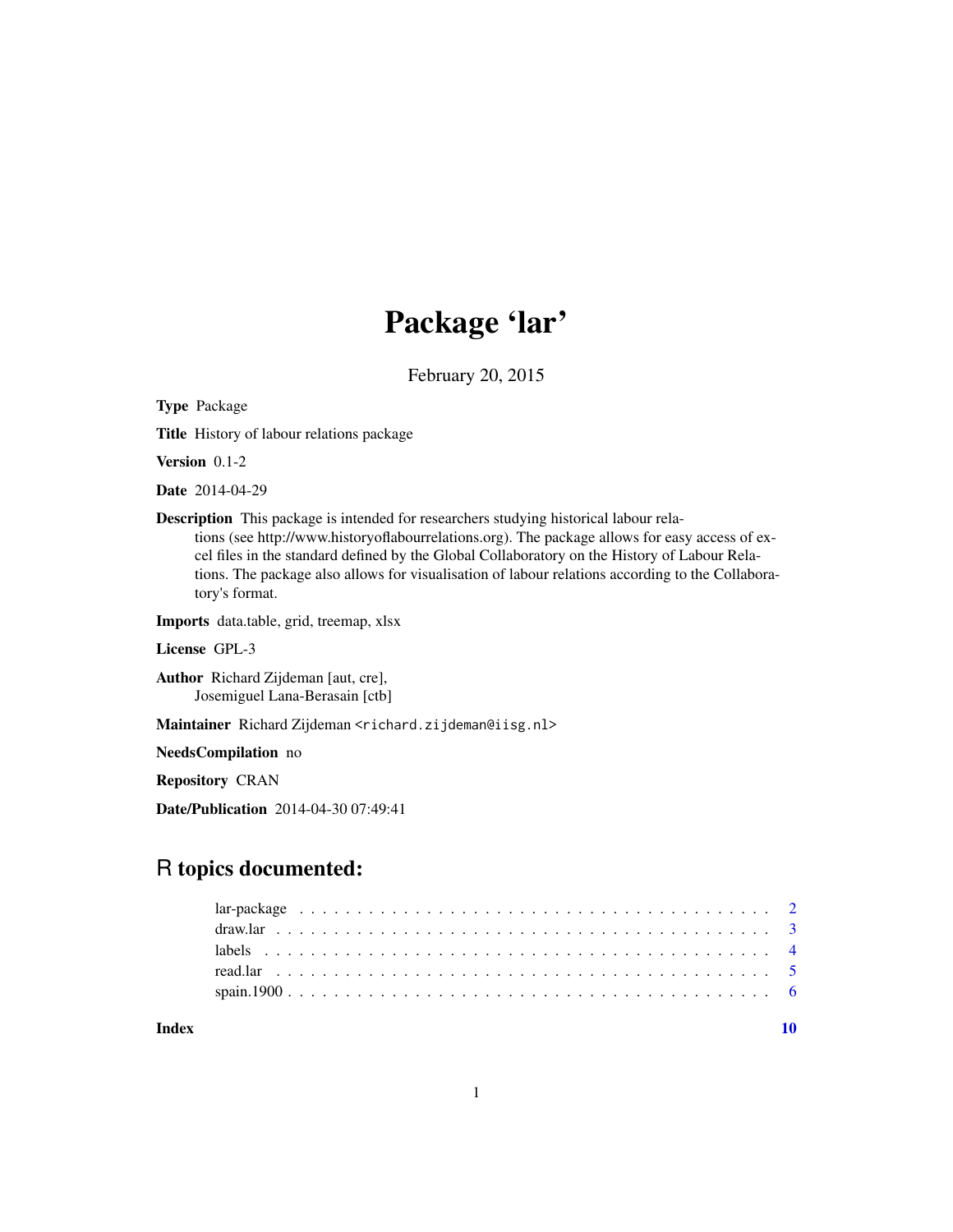<span id="page-1-0"></span>

#### Description

This package is intended for researchers studying historical labour relations (see http://www.historyoflabourrelations.org). The package allows for easy access of excel files in the standard defined by the Global Collaboratory on the History of Labour Relations. The package also allows for visualisation of labour relations according to the Collaboratory's format.

#### Details

| Package: | lar        |
|----------|------------|
| Type:    | Package    |
| Version: | $0.1 - 2$  |
| Date:    | 2014-04-29 |
| License: | $GPI - 3$  |

#### Author(s)

Richard L. Zijdeman <richard.zijdeman@iisg.nl>

#### References

Project website: http://historyoflabourrelations.org

#### Examples

```
## Not run:
## First read in a labour relations formatted excel file:
df <- read.lar("Spain_1900_(JMTL-Sept2011).xlsx")
## Next, draw a treemap of the labour relations:
draw.lar(df)
## Treemap with example data set for Spain in 1900
data(spain.1900)
draw.lar(spain.1900)
```
## End(Not run)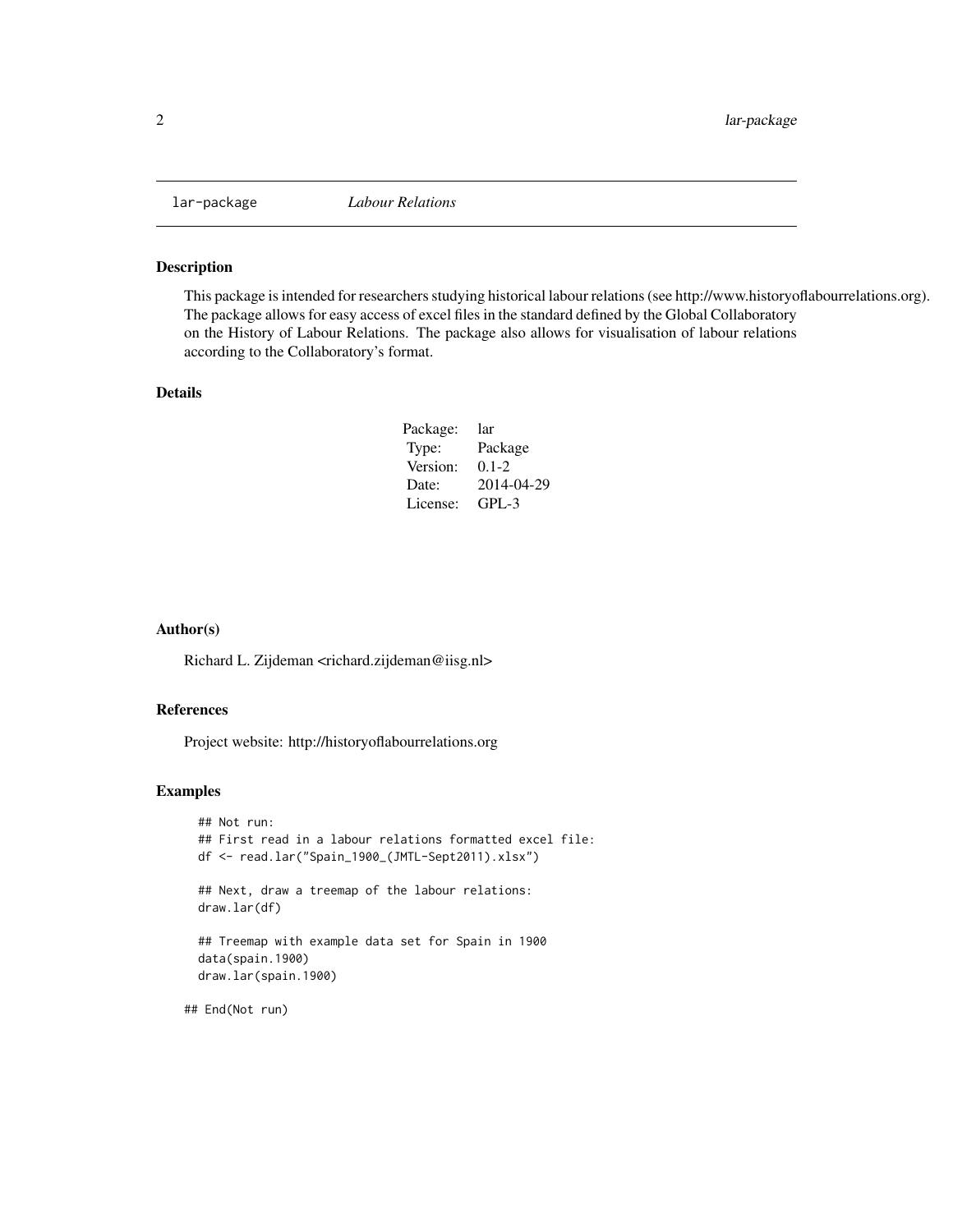<span id="page-2-1"></span><span id="page-2-0"></span>

#### Description

This function draws a treemap of labour relations (http://historicallabourrelations.org). It is a convenience wrapper for the Treemap package by Martijn Tennekens. Before this function is used, data should be setup in a specific data format (see read.lar()).

#### Usage

```
draw.lar(data.frame, sex)
```
#### Arguments

| data.frame | A data frame in labour relations format. Required. See read lar for more infor-<br>mation on the format.                                     |
|------------|----------------------------------------------------------------------------------------------------------------------------------------------|
| sex        | One of "total" (default), "male", "female", to indicate respectively: the total<br>population, the male population or the female population. |

#### **Note**

The creation of this package was made by possible by the International Institute of Social History and research grants by the Gerda Henkel Stiftung and the Netherlands Organisation for Scientific Research (NWO).

#### Author(s)

Richard L. Zijdeman

#### References

Project website: http://historyoflabourrelations.org

#### See Also

[read.lar,](#page-4-1) [treemap](#page-0-0).

#### Examples

```
## Not run:
## First read in a labour relations pre-defined excel file:
df <- read.lar("Spain_1900_(JMTL-Sept2011).xlsx")
## Next, draw a treemap of the labour relations:
draw.lar(df)
## Treemap with example data set for Spain in 1900
data(spain.1900)
```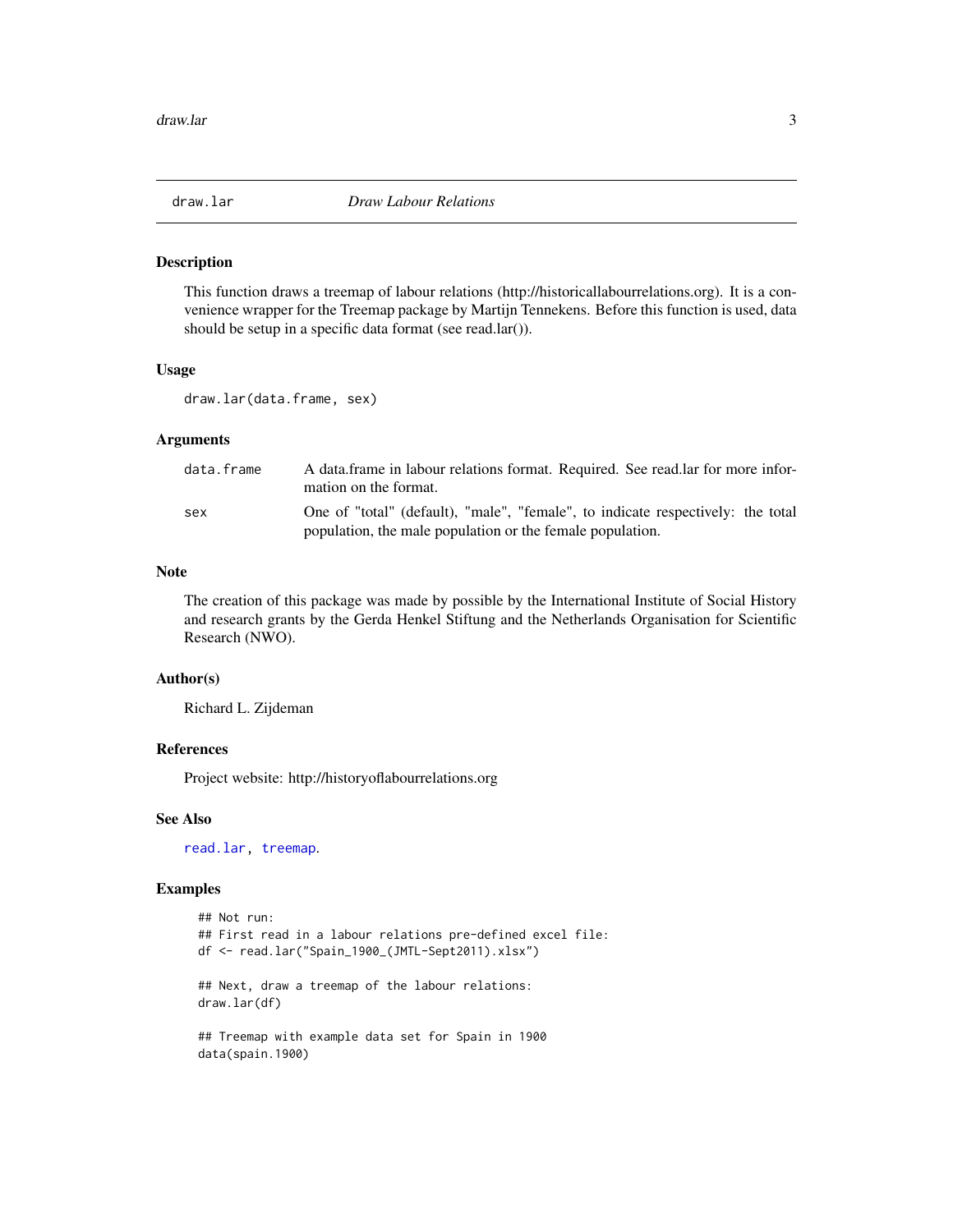```
design and the contract of the contract of the contract of the contract of the contract of the contract of the contract of the contract of the contract of the contract of the contract of the contract of the contract of the
```

```
draw.lar(spain.1900)
 ## Save treemap image as .png
 data(spain.1900)
 ppi <- 300 # define pixels: increase this number for even better quality
 png(file = "tm_spain_1900.png",
     , width=10*ppi, height=8*ppi, res=ppi)
 draw.lar(spain.1900)
 dev.off()
## End(Not run)
```
labels *Labour Relation Taxonomy labels*

#### Description

This dataset is for internal use of the lar package only. It attaches the official Labour Relations Taxonomy labels to data read in by the read.lar function.

#### Format

A data frame with 49 observations on the following 4 variables.

- lr.cat a factor with levels -1 1 10 1012 11 12 12013 12013014 12013014018 12014 12014018 1201404 12015 1213 13 13012 13014 14 14012 14015 14018 142 143 15 16 17 171 172 18 181 182 183 2 3 4 4014 405 405012 5 5012014 5014 508014 5a 5b 6 7 7018 8 9
- lr.txt.1 a factor with levels Commodified EitherOr Non working Reciprocal Tributary Unknown
- lr.txt.2 a factor with levels Community EitherOr Household Market Non-market Unknown
- lr.txt.3.ext a factor with levels Affluent (2) Cannot work (1) EitherOr Employers (13) Household Indent.lbr. (15) Indent.lbr. (9) Kin non-prod. (5b) Kin prod. (5) Kin prod. (5a) Leading prod. (4) Multiple Obligatory lbr. (8) Redist.lbr. (7) Self-Employed (12) Serfs (10) Serfs (16) Servants (6) Slaves (11) Slaves (17) Unemployed (3) Unknown Wage-Earners (14) Wage-Earners (18)

#### Details

Currently (lar package version 0.1), the labels still contain a label for labrel 5, but users should be aware that currently only labrels 5a and 5b should be used.

#### Source

https://collab.iisg.nl/c/document\_library/get\_file?p\_l\_id=273223&folderId=277142&name=DLFE-186117.pdf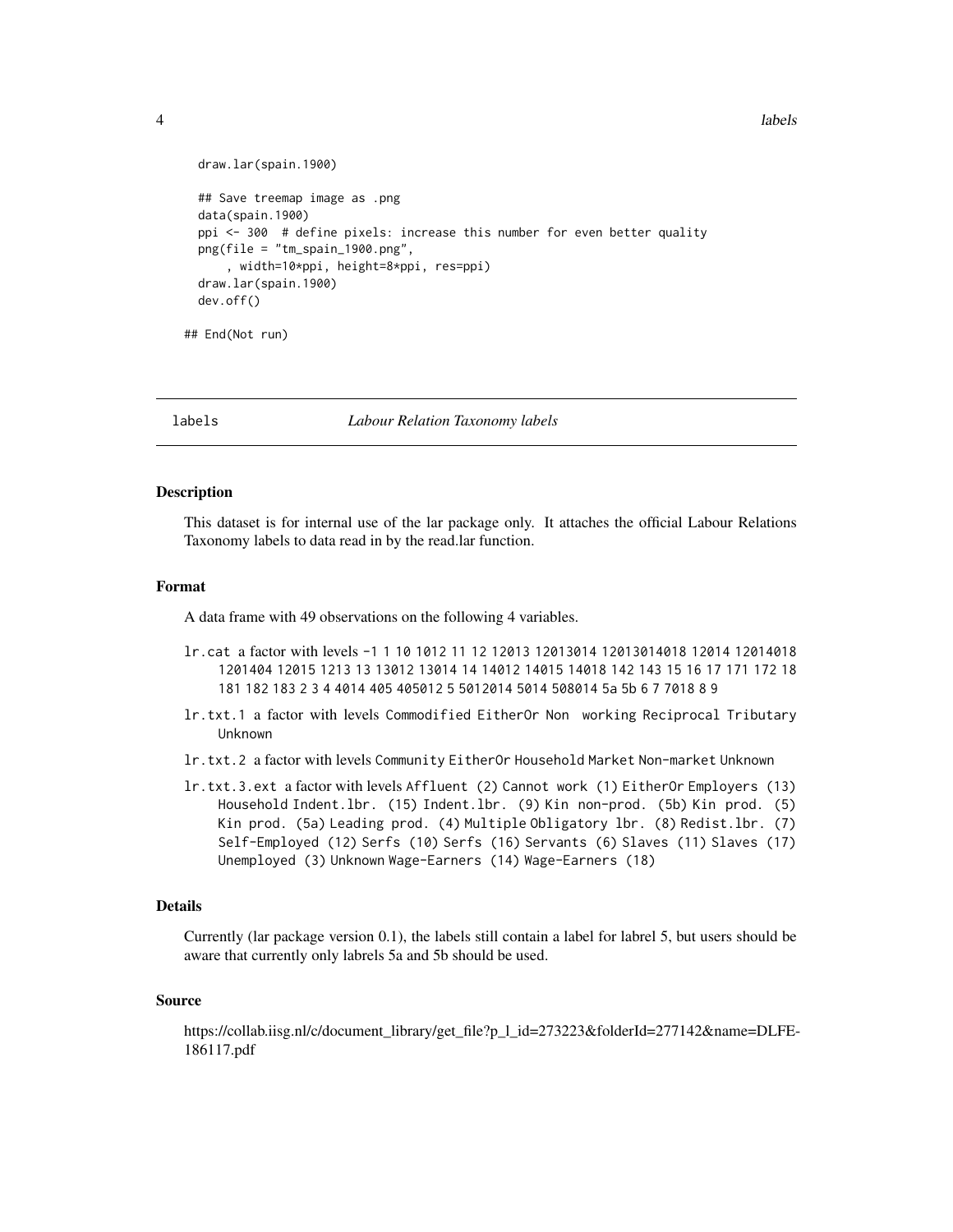#### <span id="page-4-0"></span>read.lar 5

### References

International Institute of Social History. 2014. Codebook and manual for gathering and entering data in the database of the global collaboratory on the history of labour relations 1500-2000. Version 13, January 14

<span id="page-4-1"></span>read.lar *Read in labour relations file (read.lar)*

#### Description

The function read.lar() reads in a labour relations excel-input-file and attaches convenience labels for labour relations to be used with draw.lar().

#### Usage

read.lar(file)

#### Arguments

file An excel file (.xlsx) in labour relations input-format. Required.

#### Note

The creation of this package was made by possible by the International Institute of Social History and research grants by the Gerda Henkel Stiftung and the Netherlands Organisation for Scientific Research (NWO).

#### Author(s)

Richard L. Zijdeman

#### References

Project website: http://historyoflabourrelations.org

#### See Also

[draw.lar](#page-2-1).

#### Examples

```
## Not run:
## Read in a labour relations pre-defined excel file:
df <- read.lar("Spain_1900_(JMTL-Sept2011).xlsx")
```
## End(Not run)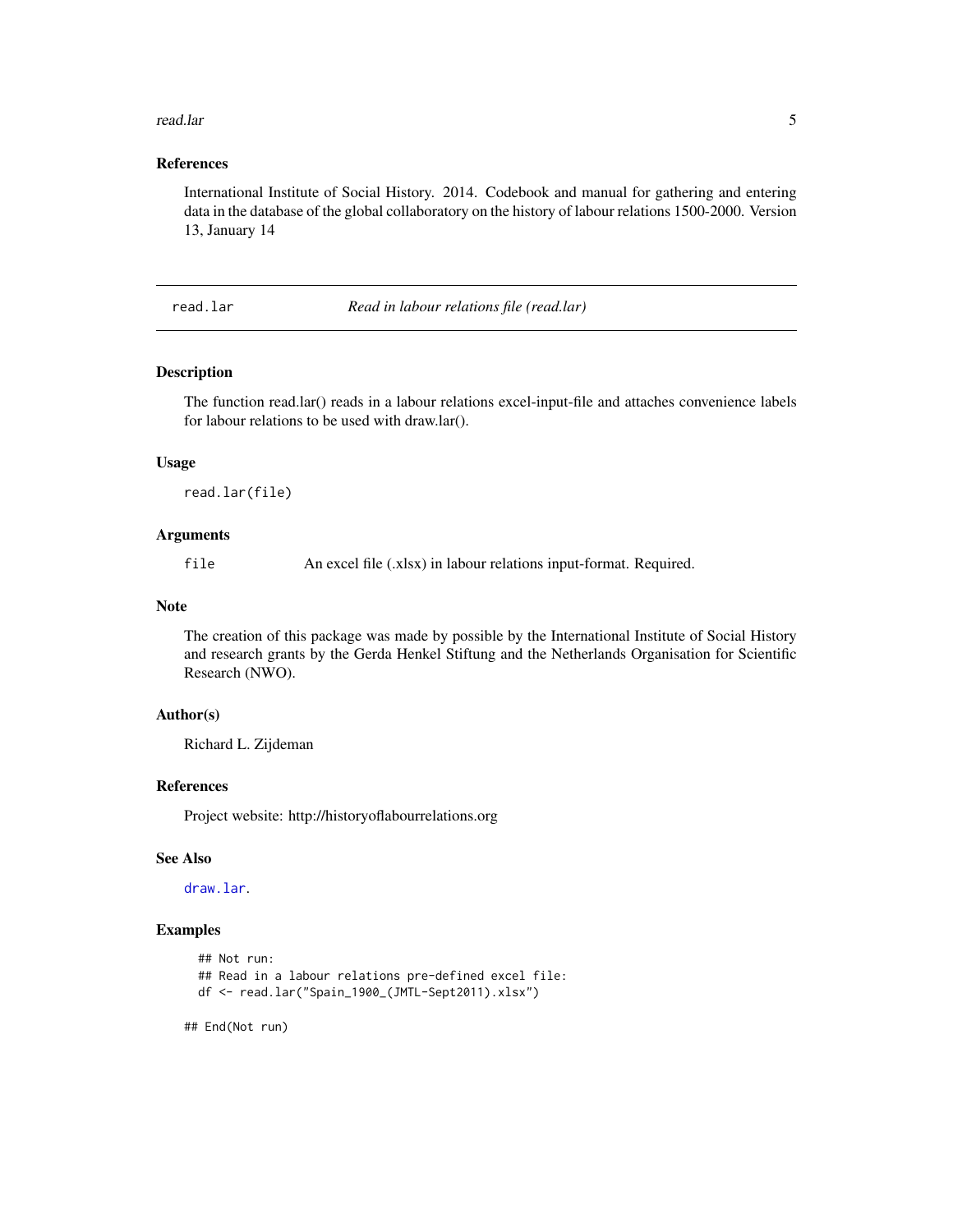<span id="page-5-0"></span>

#### Description

This file describes the labour relations in Spain in 1900. The file was kindly provided by Prof. Lana-Berasain. See details for restricted use of this data.

#### Usage

data(spain.1900)

#### Format

A data frame with 823 observations on the following 52 variables.

labour.rel.3 a numeric vector labour.rel.2 a numeric vector labour.rel.1 a numeric vector id.labrel a numeric vector id.pop a numeric vector day a numeric vector month a numeric vector year a numeric vector year.start a numeric vector year.end a numeric vector locality a factor with levels [Text/NA] NA urbanized a factor with levels [Y/N/NA] NA Y region a factor with levels [Text/NA] NA country a factor with levels [mandatory] [Text] Spain total a numeric vector minimum a numeric vector maximum a numeric vector quality.total a factor with levels [A/C/E] [mandatory] A C gender a factor with levels [mandatory] [T/M/F/U] F M T mar.stat a factor with levels [mandatory] [T/M/S/W/D/U] M S T U W age.start a numeric vector age.end a numeric vector

type.activity a factor with levels [mandatory] [P/L (+a/c/d/j)] L P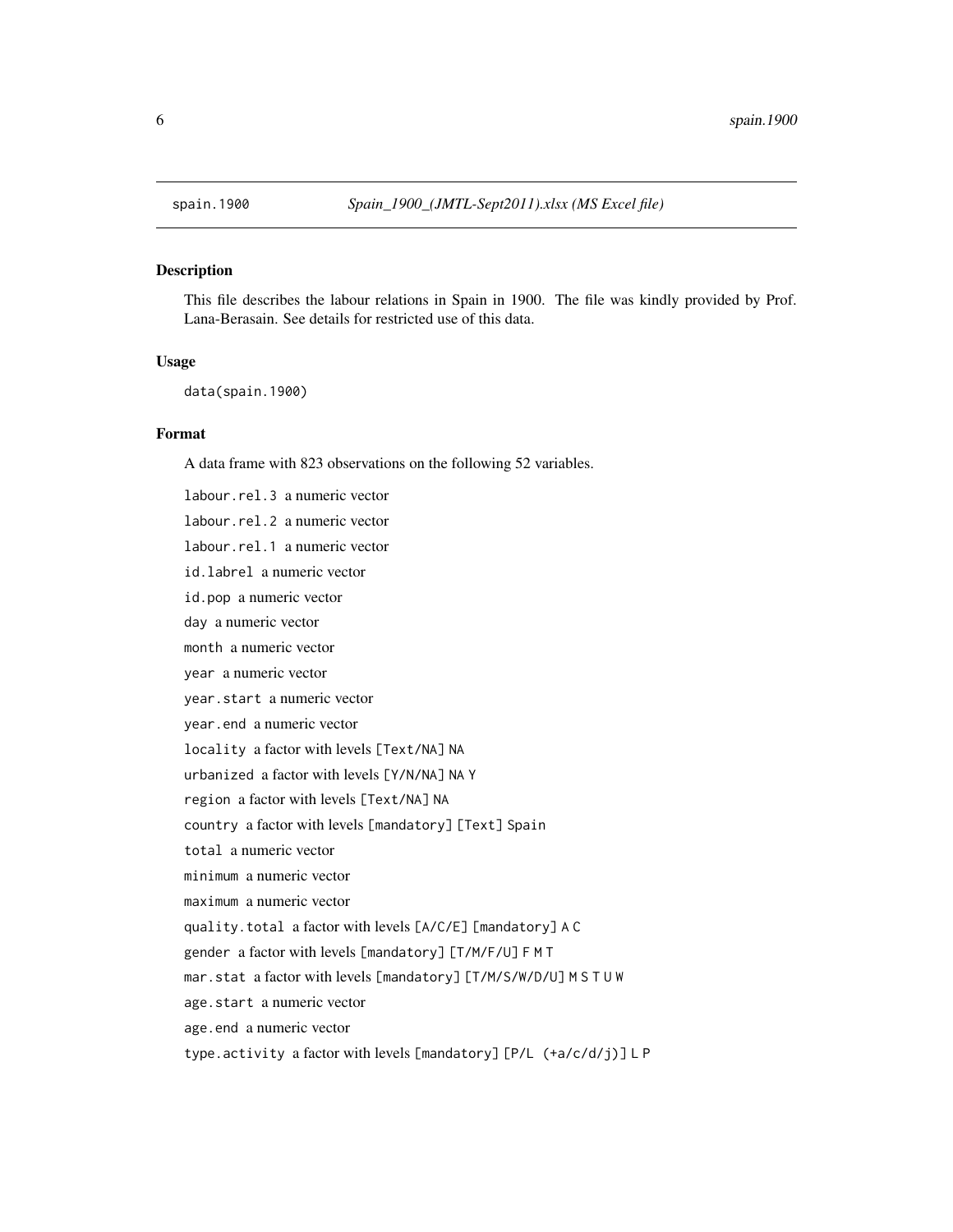branch a factor with levels Affluents Agricultural and animal husbandry workers Architects, engineers, etc Authors, journalists and related writers beggars,tramps and prostitutes Bookkeepers, cashiers and related workers Bookkeepers, cashiers, etc Bricklayers, carpenters, etc Buyers Cabinetmakers and related woodworkers Chemical processors Children Clerical and related workers Composers and perfoming artists Composers and performing artists Convicts and prisoners Cook, waiters, bartenders, etc Cooks, waiters, bartenders, etc Electrical fitters and related electrical and electronical workers Food and beverages processors Glass formers, potters,etc Government executive officials Housekeeping services workers Jurists Machinery fitters, machine assemblers, etc Machinery fitters, machine assemblers,etc Maids and Housekeeping services workers Mail distribution clerks Managers Material handling and related equipment operators, etc Medical, dental, veterinary, etc Metal processors Miners, quarrymen, well-drillers,etc NA Not working Other production workers Patients, people in hospices, mads and alienated Primary school Printers and related workers Protective services workers Retired and State pensioners Sales workers Salesmen, shop assistants, Sculptors, painters, photographers,etc Service workers not classified Spinners, weavers, knitters Stenographers, typists,etc Students Tailors, dressmakers, sewers, upholsterers, etc Tanners, fellmongers and pelt dressers Teachers Text/NA Transport equipment operators Unemployed Wood preparation workers Workers Workers in Religion Workers not elsewhere classified Working proprietors (wholesale and retail)

branch.hisco a factor with levels [0-9/NA] [note instructions] 0 1 2 3 4 5 6 7 8 9 NA

occup a factor with levels "corretaje, comisión, exportación" "negociantes, comerciantes, tratantes" [Text/NA] Actors and performing artists Agricultural workers Architects and engineers Army Assistants to the cult Authors Bookkeepers and cashiers Building sales workers Cabinetmakers and woodworkers Chemical processors Chemical product, hardware and paint sales worker Circus performers Civil service workers Clerical and related workers (empleados) Clothing industry Combustible sales workers Composers, musicians and singers Construction workers Creative artists Domestic servant Domestic service Double counted professions Dress and hat sales workers Energy workers Finance clerk and Insurance Fishermen and hunters Food and beverages processors Food and beverages sales workers Furniture sales workers General managers (industriales, fabricantes) Hotels, coffe bars, guest hou Individuals without profession Jurists ('profesiones judiciales') Leather and hide workers Leather sales workers Livestock workers Luxury products, Sciences and Arts products sales Machinery mechanic Mail, telephone and telegraph Medical workers Members of Religious Orders (clero Metal workers Metals sales workers Military Miners and quarrymen Ministers of non catolic cults Ministers of religion (clero católico secular) Momentarily unemployed NA Policemen (guardia civil, carabineros y policía) Pottery sales workers Pottery workers Printers and related workers Prostitute Sales workers not clasified Salesmen, shop assistants and demonstrators Stenographers, typists, translators Teachers Textile sales workers Textile workers Transport by railway Transport by rivers and canals Transport by sea Transport by streets, roads and bridges Transport machine makers Transport sales workers Undertakers and embalmers Unknown profession Waiters (mozo de almacén, mozo Warehouse porters Waste materials processors and other industries Waste materials sales workers Wood sales workers Wood treaters Workers (jornaleros, braceros, peones, destajistas) occup.hisco a factor with levels [010-999/NA] 020 061 120 130 141 149 151 161 171 173 175

211 310 321 331 339 370 393 410 422 451 490 532 540 582 583 592 599 621 624 649 711

720 731 749 750 761 779 791 810 841 849 859 892 920 949 950 971 981 984 989 999 NA

position a factor with levels [Text/NA] Affluents (personas que viven de sus rentas) Family members NA Retired and State pensioners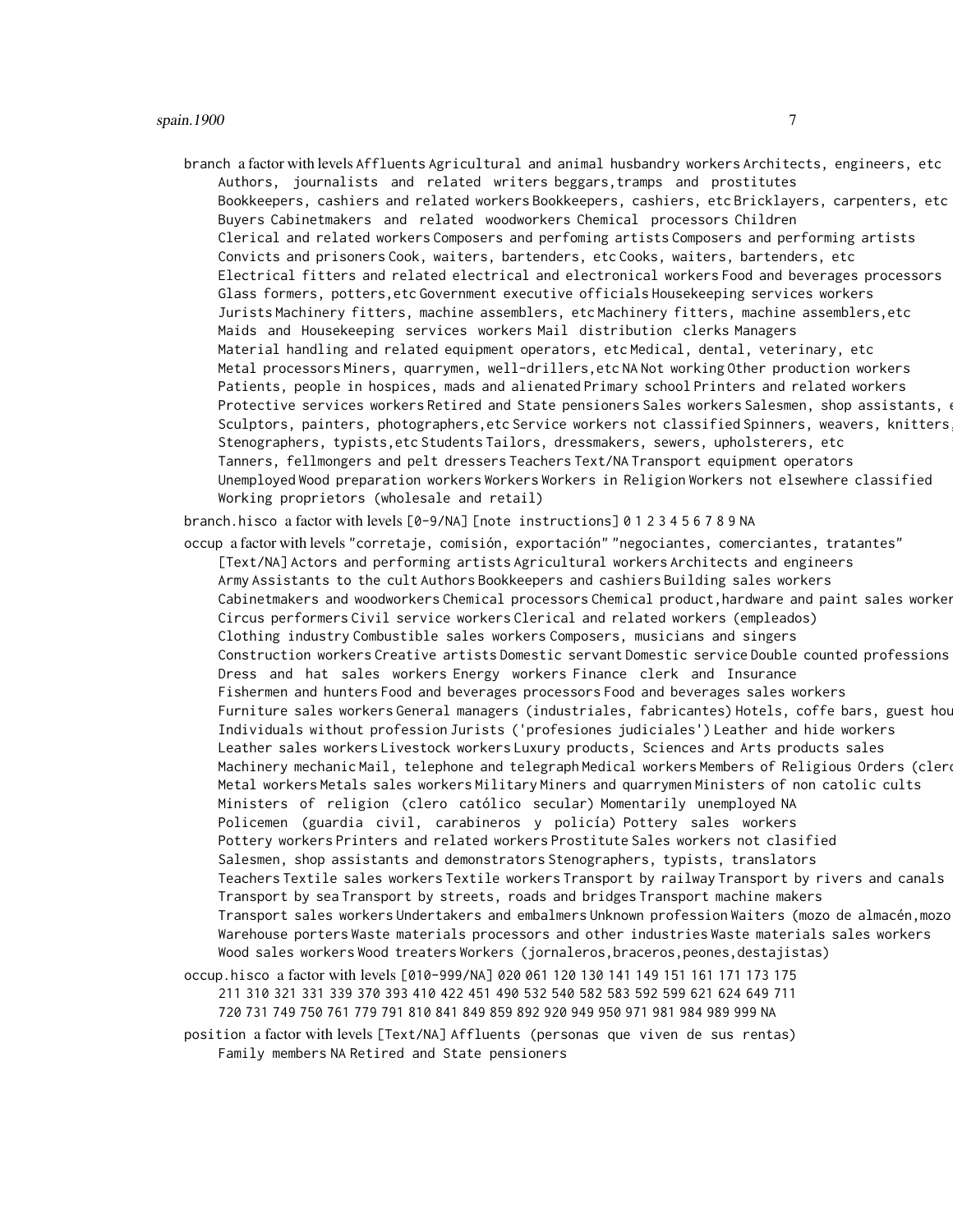8 spain.1900 spain.1900 spain.1900 spain.1900 spain.1900 spain.1900 spain.1900 spain.1900

- nationality a factor with levels [Text/NA] NA
- ethnicity a factor with levels [Text/NA] NA
- race a factor with levels [Text/NA] NA
- religion a factor with levels [Text/NA] NA
- social.group a factor with levels [Text/NA] NA
- source a numeric vector
- volume a numeric vector
- page a factor with levels [#/Text/NA] 210-219 27-29 298-323 323 479
- labour.rel.1.pct a numeric vector
- labour.rel.2.pct a numeric vector
- labour.rel.3.pct a numeric vector
- remark a factor with levels [Text/NA] 349 settlements with more than 5000 inhabitants Also classificable as HISCO 441 Children included in the group "retirados, pensionistas del Estado
	- It has been supposed that children and old persons were kin producers Marital status unknown NA The shares of self-employed and wage earners has been estimated according
	- The shares of self-employed and wage earners has been estimated according to the share of patrons The source gives that number as age unclasified The source warns that the excess of 135,120 were persons register Youngmen included in the group "retirados, pensionistas del Estado y de otras administraciones pú
- txt1.1 a factor with levels Commodified EitherOr Non working Reciprocal Tributary Unknown
- txt1.2 a factor with levels Community EitherOr Household Market Non-market Unknown
- txt1.3.ext a factor with levels Affluent (2) Cannot work (1) EitherOr Employers (13) Household Indent.lbr. (15) Indent.lbr. (9) Kin non-prod. (5b) Kin prod. (5) Kin prod. (5a) Leading prod. (4) Multiple Obligatory lbr. (8) Redist.lbr. (7) Self-Employed (12) Serfs (10) Serfs (16) Servants (6) Slaves (11) Slaves (17) Unemployed (3) Unknown Wage-Earners (14) Wage-Earners (18)
- txt2.1 a character vector
- txt2.2 a factor with levels Community EitherOr Household Market Non-market Unknown
- txt2.3.ext a factor with levels Affluent (2) Cannot work (1) EitherOr Employers (13) Household Indent.lbr. (15) Indent.lbr. (9) Kin non-prod. (5b) Kin prod. (5) Kin prod. (5a) Leading prod. (4) Multiple Obligatory lbr. (8) Redist.lbr. (7) Self-Employed (12) Serfs (10) Serfs (16) Servants (6) Slaves (11) Slaves (17) Unemployed (3) Unknown Wage-Earners (14) Wage-Earners (18)
- txt3.1 a numeric vector
- txt3.2 a factor with levels Community EitherOr Household Market Non-market Unknown
- txt3.3.ext a factor with levels Affluent (2) Cannot work (1) EitherOr Employers (13) Household Indent.lbr. (15) Indent.lbr. (9) Kin non-prod. (5b) Kin prod. (5) Kin prod. (5a) Leading prod. (4) Multiple Obligatory lbr. (8) Redist.lbr. (7) Self-Employed (12) Serfs (10) Serfs (16) Servants (6) Slaves (11) Slaves (17) Unemployed (3) Unknown Wage-Earners (14) Wage-Earners (18)
- sortID2 a numeric vector
- ctry.time a character vector
- bmyear a numeric vector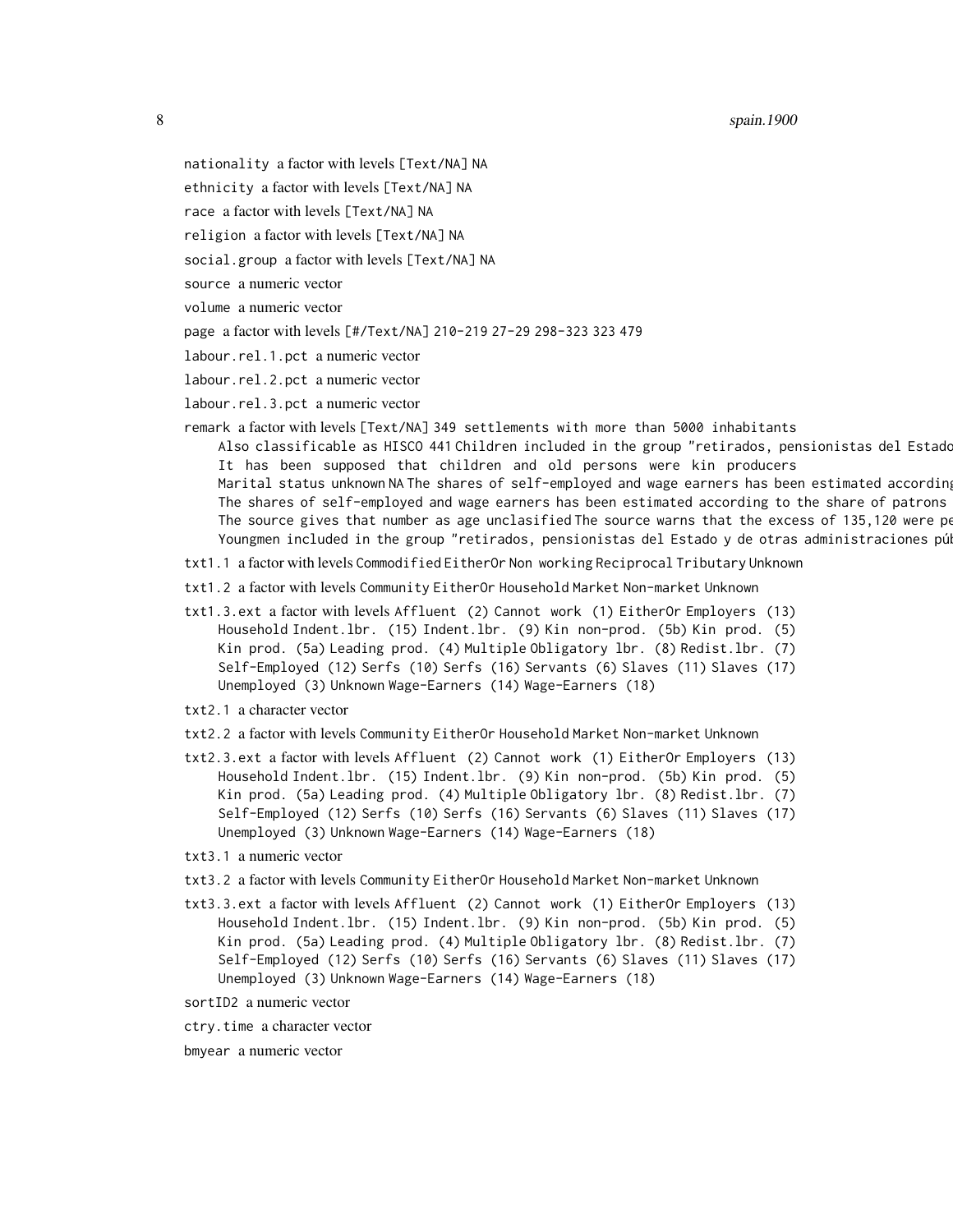#### spain.1900 9

### Details

This dataset originates from the Labour Relations Collaboratory and specifically describes labour relations in Spain in 1900. The dataset and others in the project including full documentation and licenses are available from: http://www.historyoflabourrelations.org, hosted by the International Institute of Social History (http://socialhistory.org). The dataset is constructed by Professor José-Miguel Lana-Berasain who has kindly agreed for this dataset to be used in the lar-package. Use of the dataset is limited to the conditions specified at the Collaboratory website: http://www.historyoflabourrelations.org

#### Source

.

https://collab.iisg.nl/c/document\_library/get\_file?p\_l\_id=273223&folderId=283117&name=DLFE-91302.pdf

#### References

Lana-Berasain, J-M. ?. Labour Relations in Spain, 1800, 1900 and 2001: A methodological approach. URL: https://collab.iisg.nl/c/document\_library/get\_file?p\_l\_id=273223&folderId=283117&name=DLFE-91302.pdf. Last accessed: April 28, 2014.

#### Examples

data(spain.1900)